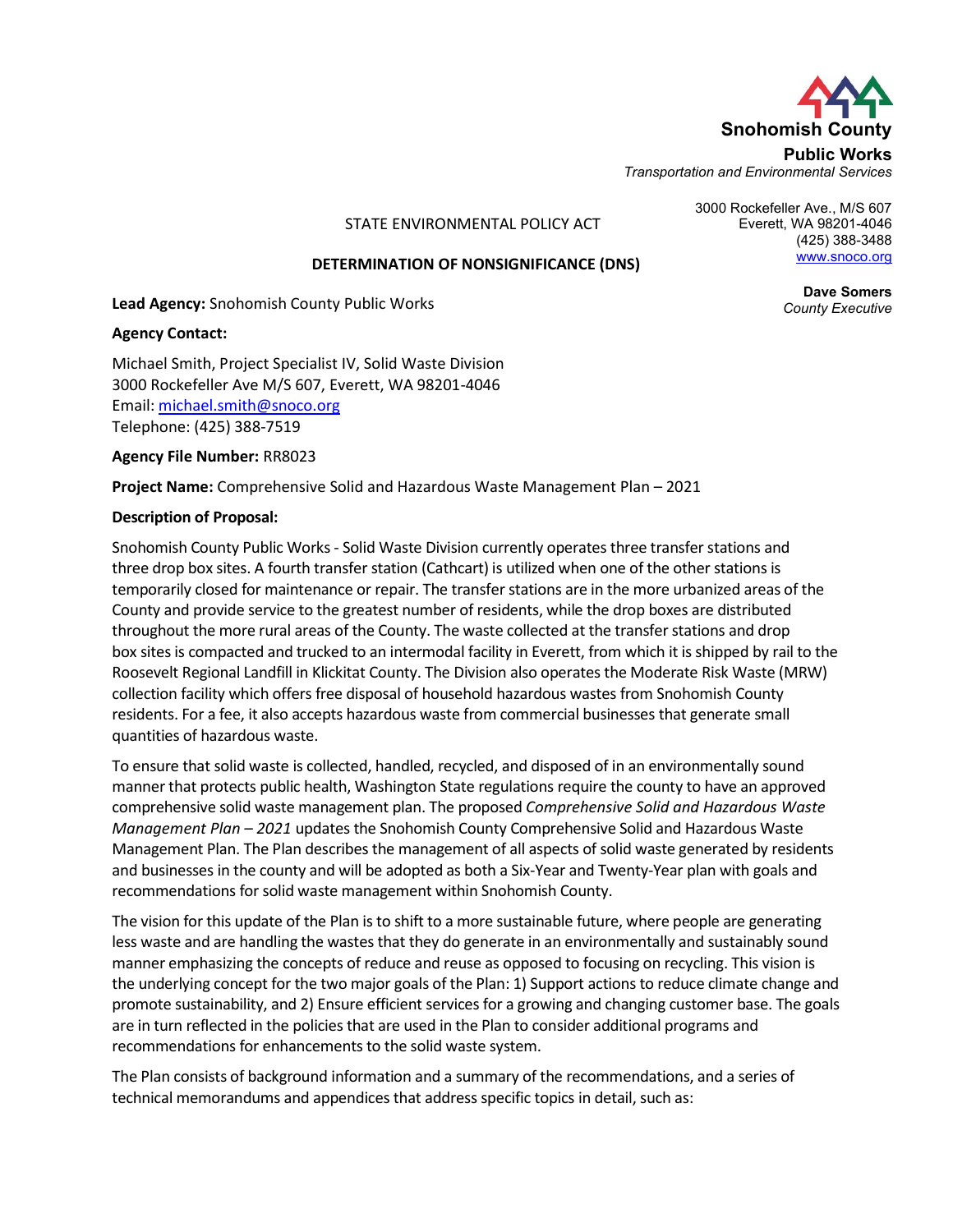- Climate Change
- Energy from Waste
- Waste Prevention
- Recycling
- Organics
- Waste Collection
- Waste Transfer
- Waste Disposal
- Outreach and Education
- Administration and Regulation
- Moderate Risk Waste (MRW)  $\bullet$

Chapter 70A.205 RCW requires the Plan to project the anticipated cost of solid waste construction and capital acquisition programs for a six-year period. The Division's capital programs are focused primarily on facility repair and maintenance projects and the purchase of a few additional pieces of equipment. Significant anticipated capital acquisitions and improvements for the next 6 years include:

- Sisco Landfill Closure
- Scale Automation Software Upgrade
- Drop Box Improvements
- North County Recycling and Transfer Station (NCRTS) Compactor Replacement
- Supervisory Control and Data Acquisition (SCADA) Modernization
- Airport Road Recycling and Transfer Station (ARTS) Scale Replacement
- Southwest Recycling and Transfer Station (SWRTS) Pavement Resurfacing  $\bullet$

Solid waste management in Snohomish County will continue to evolve based on changes in population, demographics, the local, state, and national economy, regulations, and advancements in waste handling and recycling systems. Because this Plan is being developed during a pandemic and is still under the influence of international market and recycling uncertainties, it is particularly difficult to project waste generation and the resultant need for additional facilities and programs. It must be recognized that some amount of flexibility will be needed to see Snohomish County and their partners through the next few years and into the next twenty years.

Location of Proposal: The updated 2021 Comprehensive Solid and Hazardous Waste Management Plan will guide operations at all Snohomish County Solid Waste facilities and facilities and coordinate solid waste management throughout Snohomish County.

Threshold Determination: Snohomish County Public Works has determined that this proposal will not have a probable significant adverse impact on the environment. An environmental impact statement (EIS) is not required under RCW 43.21C.030(2)(c). This decision was made after review of a completed Environmental Checklist and Design Report. This information is available at:

#### https://snohomishcountywa.gov/5958/Comprehensive-Solid-Waste-and Hazardous-

Snohomish County Public Works has determined the requirements for environmental analysis, protection, and mitigation measures have been adequately addressed in the County's development regulations and comprehensive plan adopted under Chapter 36.70A RCW, and in other applicable local, state, or federal laws and rules, as provided by RCW 43.21C.240 and WAC 197-11-158. Our agency will not require any additional mitigation measures under Chapter 30.61 SCC.

This DNS is issued under WAC 197-11-340(2) on February 3, 2022. It will be published on February 9, 2022,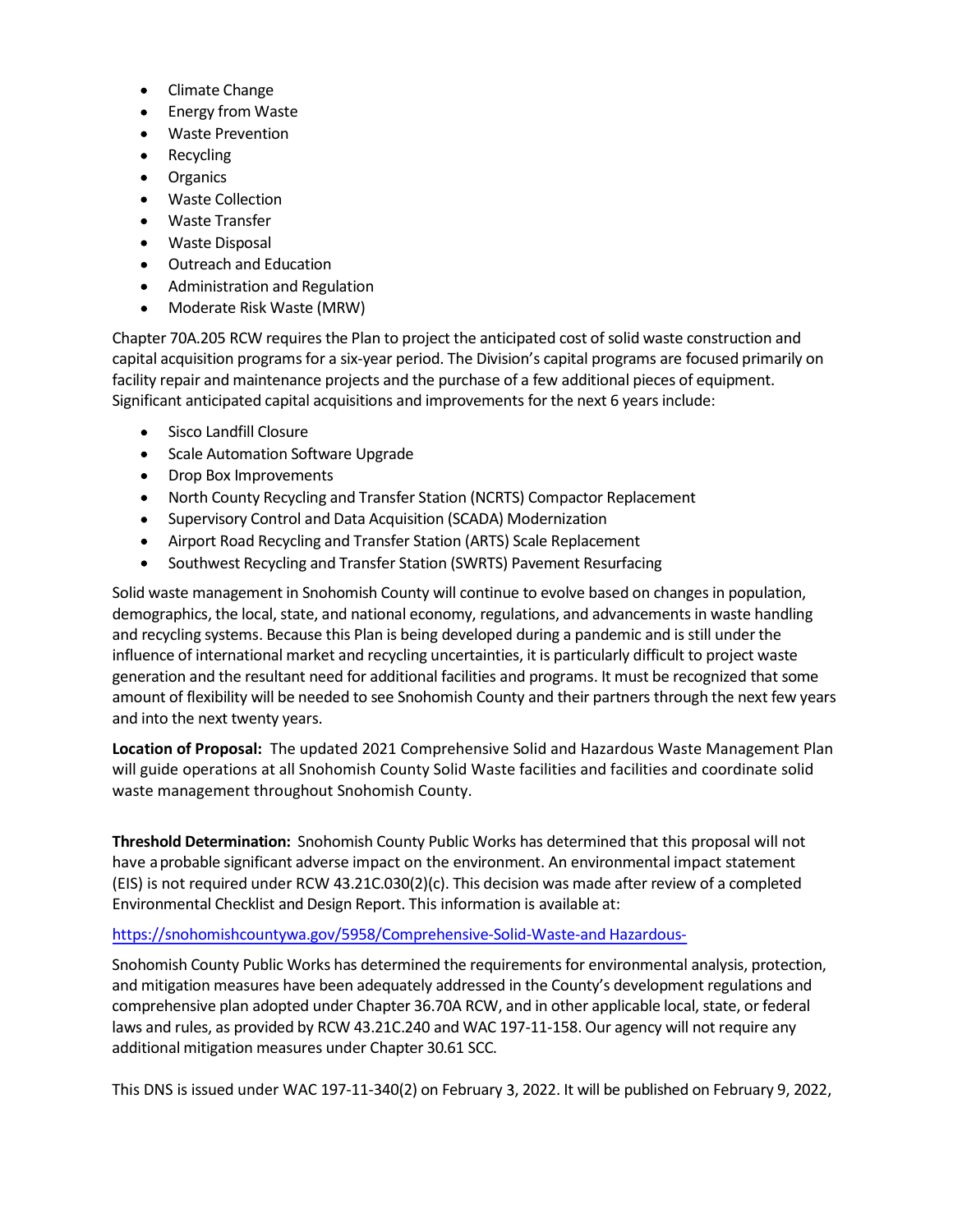and the comment period will end at 5:00 PM PST on February 23, 2022. Send any comments to the Agency Contact.

#### RESPONSIBLE OFFICIAL:

| Digitally signed by Snyder,<br>Snyder, Kelly Bate: 2022.02.03 10:46:54<br>-08'00' | 2/3/22 |  |
|-----------------------------------------------------------------------------------|--------|--|
| Kelly A. Snyder, MPA, Public Works Director                                       | Date   |  |
| 3000 Rockefeller Ave, M/S 607, Everett, WA 98201-4046                             |        |  |

Telephone: (425) 388-6652, Email: kelly.snyder@snoco.org

Appeal Process: This DNS may be appealed pursuant to the requirements of SCC 30.61.300 and Chapter 2.02 SCC. There is a 14-day appeal period for this DNS that commences from the date of publication of notice. Any appeal must be addressed to the County Hearing Examiner, accompanied by a filing fee of \$500.00, and be filed in writing. The appeal must be received by 5:00 PM PST on February 23, 2022.

The appeal must contain the items set forth in SCC 30.71.050(5). In addition, SCC 30.61.305(1) also requires that any person filing an appeal of a threshold determination made pursuant to Chapter 30.61 SCC shall file with the County Hearing Examiner, within seven (7) days of filing the appeal, a sworn affidavit or declaration demonstrating facts and evidence, that, if proven, would demonstrate that the issuance of the threshold determination was clearly erroneous.

#### Currently, in person filings are suspended due to COVID-19 safety protocols

#### Online filing instructions:

Appeals may be accepted electronically and paid for by credit card over the phone as follows:

- Scan the original signed copy of the appeal document.
- Send your appeal as an email attachment to epermittech@snoco.org. Please include a phone number where you can be reliably reached.
- Staff will call you to collect your credit card information and process your payment.
- Mail the original copy to: Snohomish County PDS, 3000 Rockefeller Ave M/S 604, Everett, WA 98201

Title VI and Americans with Disabilities Act (ADA) Information: It is Snohomish County's policy to assure that no person shall on the grounds of race, color, national origin, or sex, as provided by Title VI of the Civil Rights Act of 1964, as amended, be excluded from participation in, be denied the benefits of, or otherwise be discriminated against under any county-sponsored program or activity. For questions regarding Snohomish County Public Works' Title VI Program, or for interpreter or translation services for non-English speakers, or otherwise making materials available in an alternate format, contact the Department Title VI Coordinator via email at spw-titlevi@snoco.org or phone 425-388-6660. Hearing/speech impaired may call 711.

Información sobre el Titulo VI y sobre la Ley de Americanos con Discapacidades (ADA por sus siglas en inglés): Es la política del Condado de Snohomish asegurar que ninguna persona sea excluida de participar, se le nieguen beneficios o se le discrimine de alguna otra manera en cualquier programa o actividad patrocinada por el Condado de Snohomish en razón de raza, color, país de origen o género, conforme al Título VI de la Enmienda a la Ley de Derechos Civiles de 1964. Comuníquese con el Department Title VI Coordinator (Coordinador del Título VI del Departamento) al correo electrónico spw-titlevi@snoco.org, o al teléfono 425-388-6660 si tiene preguntas referentes al Snohomish County Public Works' Title VI Program (Programa del Título VI de Obras Publicas del Condado de Snohomish), o para servicios de interpretación o traducción para los no angloparlantes, o para pedir que los materiales se hagan disponibles en un formato alternativo. Los que tienen necesidades comunicativas especiales pueden llamar al 711.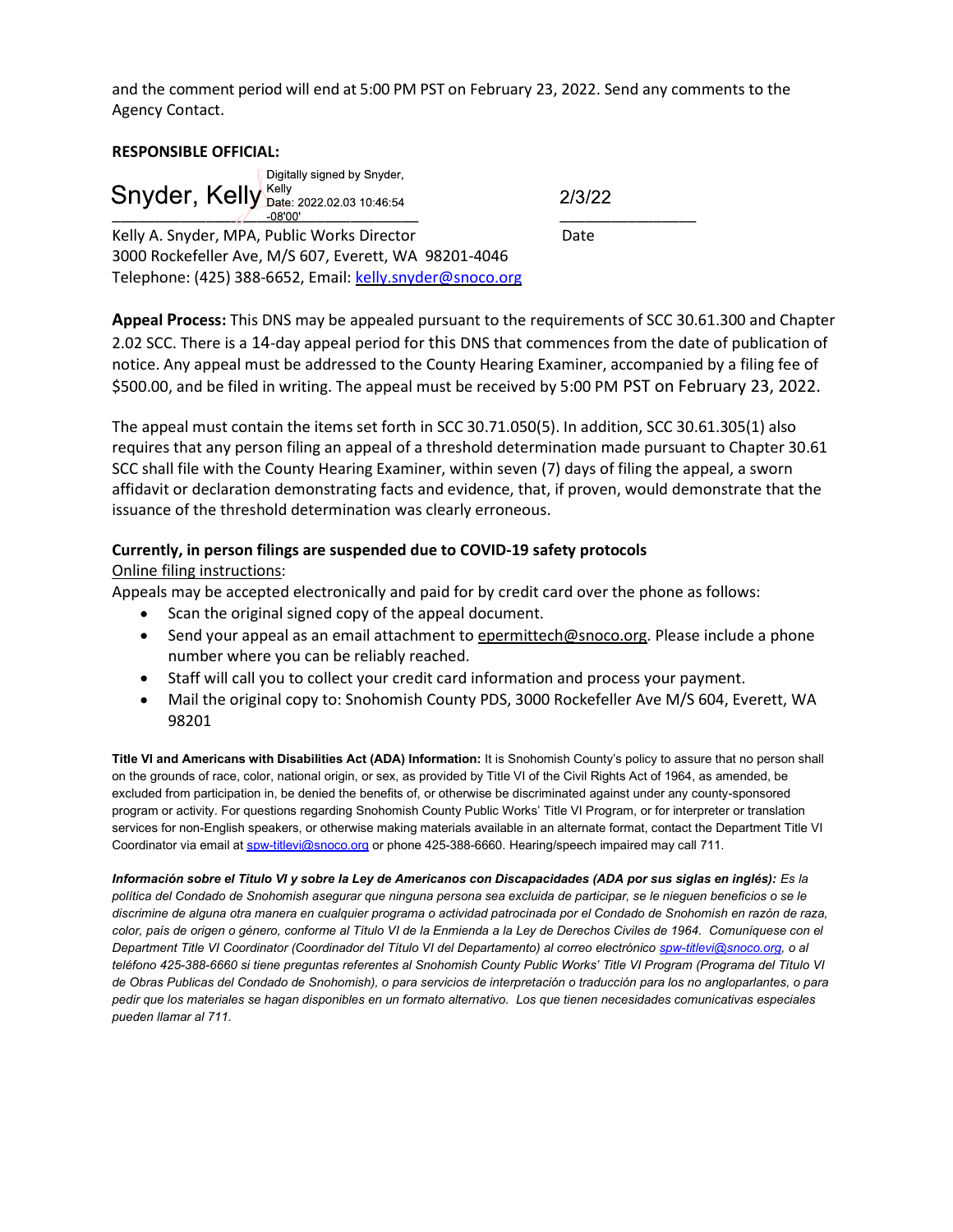#### DISTRIBUTION LIST:

#### Federal Agencies:

National Marine Fisheries Service- SEPA Review

Natural Resources Conservation Service

NOAA, National Marine Fisheries Service – North Puget Sound Branch

#### State Agencies:

 Department of Ecology- SEPA Register, Solid Waste Management Program Department of Archaeology & Historic Preservation

#### Tribal Governments:

Muckleshoot Tribe Samish Indian Nation Sauk-Suiattle Tribe Skagit River System Cooperative Snoqualmie Tribe Stillaguamish Tribe of Indians Suquamish Tribe Swinomish Indian Tribal Community Tulalip Tribes Upper Skagit Indian Tribe

#### Cities:

Arlington - Public Works Director, Mayor, Communications Manager Bothell - City Manager, Public Works Director Brier - Mayor, Public Works Supervisor Darrington - Mayor, Darrington Public Works Edmonds - PW and Utilities Director, Mayor Everett - Mayor, Chief of Staff, Communications Director, PW City Engineer, PW Information & Education Gold Bar - Mayor, PW Director, Office Manager Granite Falls - City Manage, PW Director, City Clerk Lake Stevens - Mayor, Public Works Director, City Administrator, City Clerk Lynnwood -Mayor, PW Director, PIO Marysville - Mayor, Public Works Director, Communications Administrator Mill Creek - Public Works Director, City Manager, Interim Director of Communications and Marketing Monroe - Mayor, City Administrator, Public Works Director Mountlake Terrace - City Manager, PW Director, City Clerk Community Relations Mukilteo - Mayor, Interim Public Works Director, Executive Assistant Snohomish - Mayor, Economic Development/Communications Manage, City Engineer Stanwood - Public Works Director, City Administrator, Mayor Sultan - City Administrator, Public Works Director, Mayor Woodway - City Administrator, PW Director, Mayor

#### Other:

 The Herald Solid Waste Advisory Committee Libraries: Everett Public Library and Sno-Isle Libraries Snohomish County: Snohomish County Council, County Executive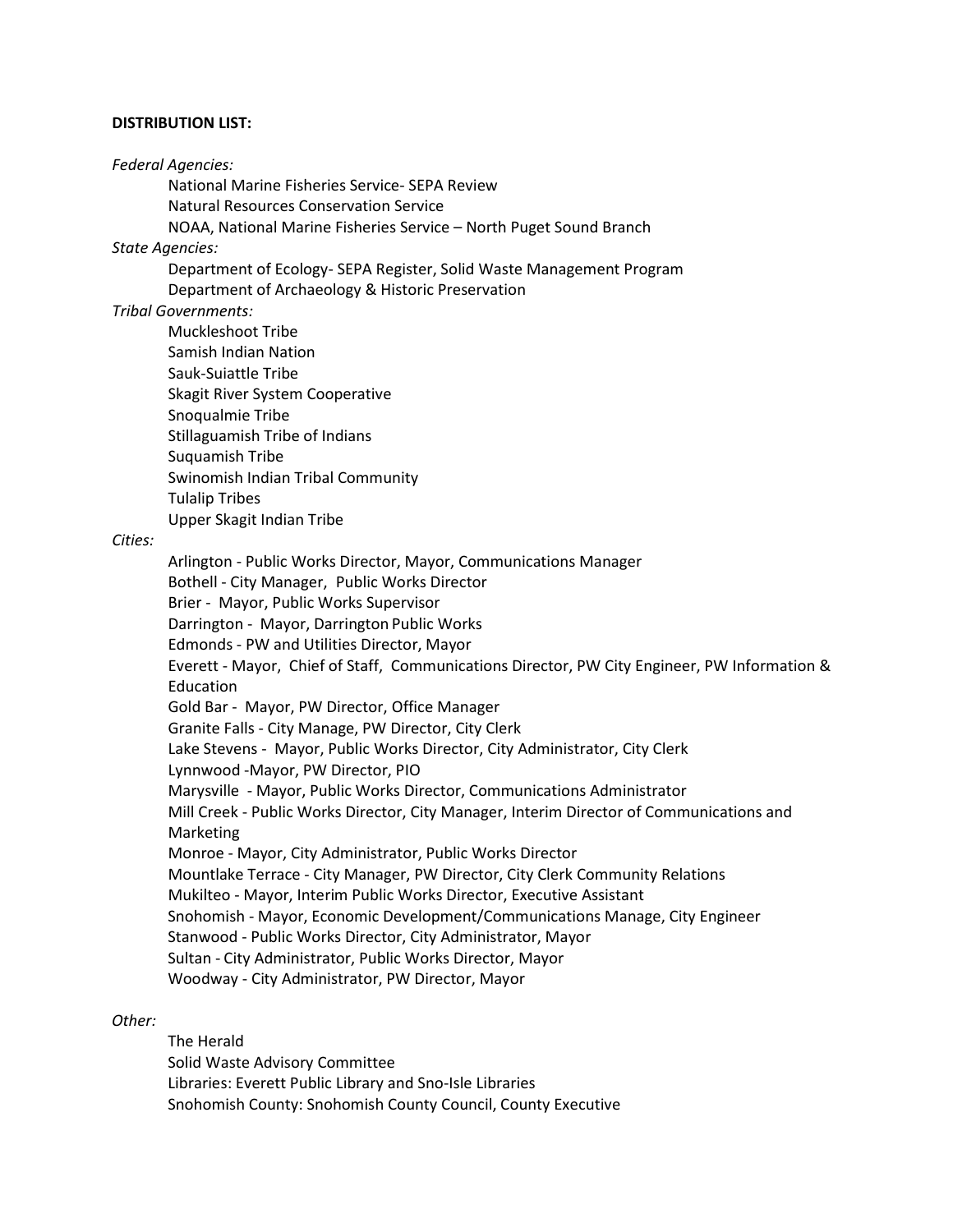



Prepared by:

Smith, Michael Project Specialist IV

Snohomish County Public Works-Solid Waste Division

Phone: (425) **(**425) 388-7519 Michael.smith@snoco.org

January 2022

# SEPA CHECKLIST

**Snohomish County Comprehensive Solid and Hazardous Waste Management Plan**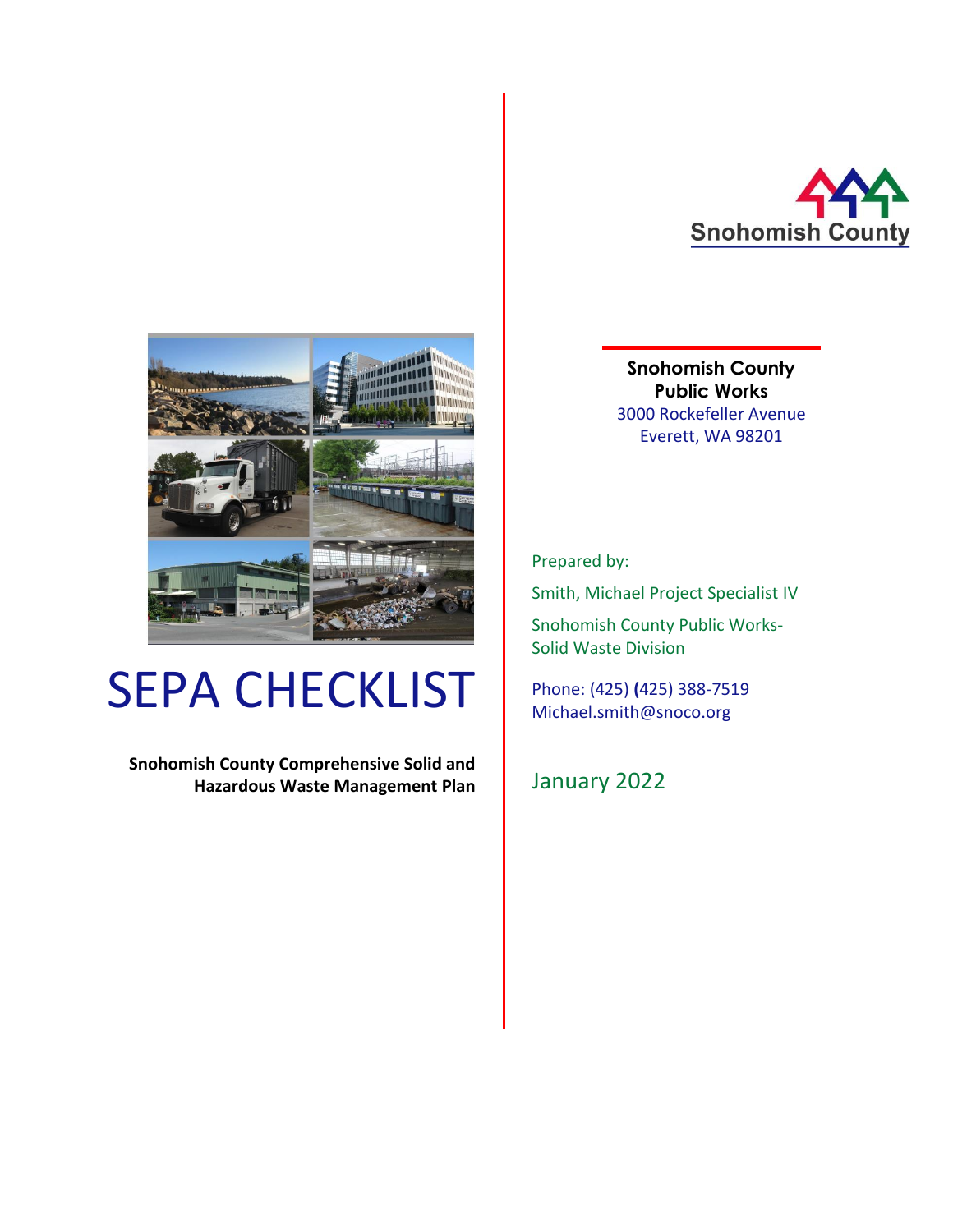## **Purpose of Checklist:**

Governmental agencies use this checklist to help determine whether the environmental impacts of your proposal are significant. This information is also helpful to determine if available avoidance, minimization or compensatory mitigation measures will address the probable significant impacts or if an environmental impact statement will be prepared to further analyze the proposal.

## **SUMMARY**

#### **A. BACKGROUND**

Name of proposed project: **Snohomish County Comprehensive Solid and Hazardous Waste Management Plan**

Name of applicant: **Snohomish County Public Works Department Solid Waste Division**

Address and phone number of applicant and contact person: **Michael Smith, Project Specialist IV Solid Waste Division 3000 Rockefeller Ave, MS 607 Everett, WA 98201 (425) 388-7519 Michael.smith@snoco.org**

Date checklist prepared: **January 21, 2022**

Agency requesting checklist: **Snohomish County Public Works** 

Proposed timing or schedule (including phasing, if applicable):

**The Snohomish County Comprehensive Solid and Hazardous Waste Management Plan (Plan) provides recommendations and policies through 2041. The Plan and SEPA Environmental Checklist will be submitted to the Department of Ecology (Ecology) for review. If approved by Ecology, the Plan will then be submitted to the Snohomish County Council for review. If approved, the Snohomish County Council will adopt the Plan by motion. This process is expected to be completed spring 2022.**

Do you have any plans for future additions, expansion, or further activity related to or connected with this proposal? If yes, please explain.

**This Plan is written to be a dynamic document. Minor modifications, which do not affect the basic goals of the Plan, may be made throughout the lifetime of this document. Decisions to either undertake actions outside the Six-Year Implementation Schedule or that alter the Plan's Vision, major goals, or policies, will be defined as major plan revisions and require a** 

**Snohomish County Comprehensive Solid and Hazardous Waste Management Plan SEPA Checklist** SEPA Checklist

Page **1** of **16** 1/21/2022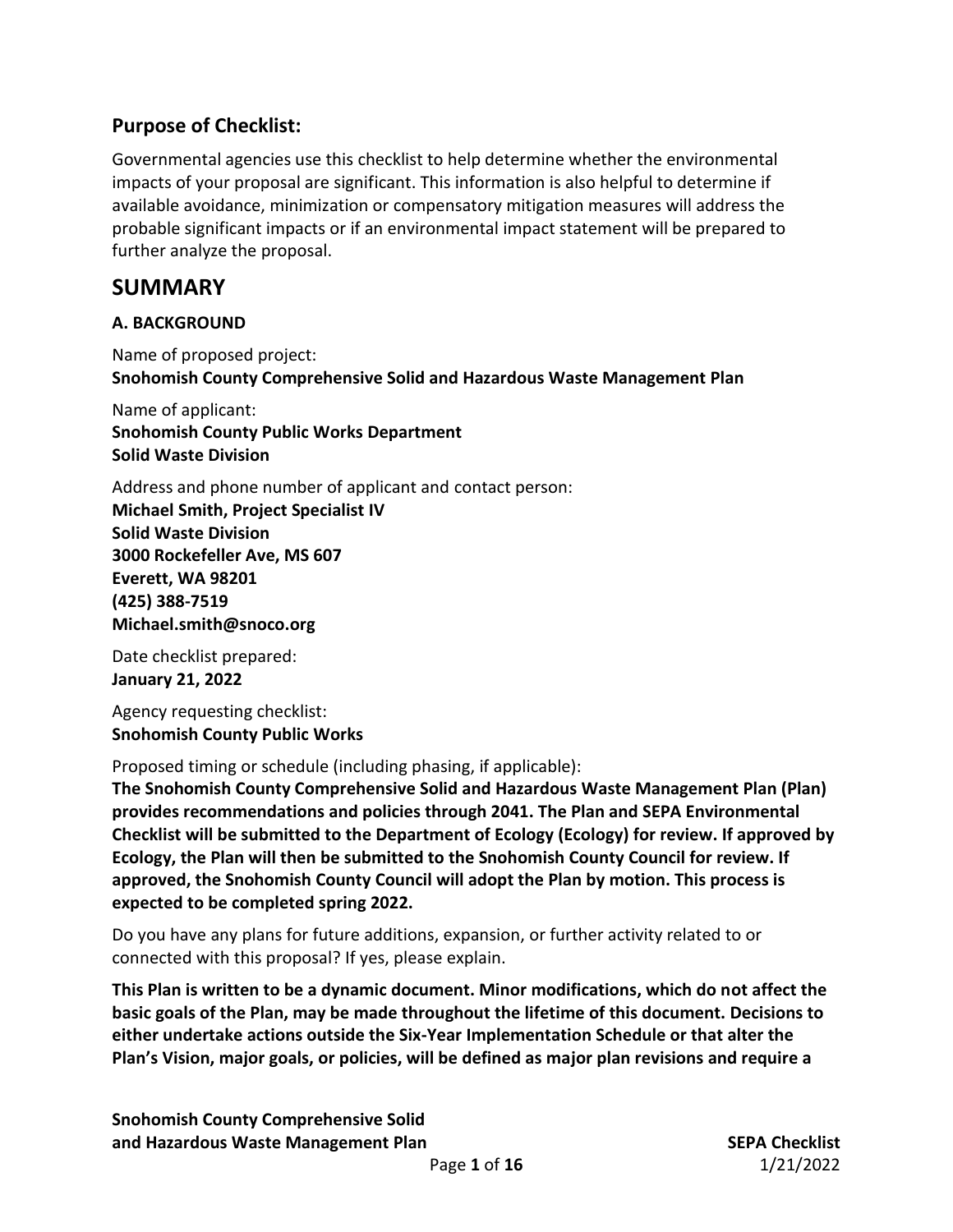**full approval process. In general, the Plan is reviewed every 6 years and is scheduled for a 2027 update.** 

List any environmental information you know about that has been prepared, or will be prepared, directly related to this proposal.

**Ten Technical Memorandums on related topics were prepared as part of this Plan. The memos prepared are: Climate Change and Sustainability, Waste Prevention, Recycling, Organics, Waste Collection, Transfer, Disposal, Energy from Waste, Outreach and Education, Administration and Regulation. The Appendices also include: Moderate Risk Waste Plan, Solid Waste Facility Siting, Waste Quantities and Composition, Contamination Reduction and Outreach Plan.**

Do you know whether applications are pending for governmental approvals of other proposals directly affecting the property covered by your proposal? If yes, please explain. **No.**

List any government approvals or permits that will be needed for your proposal, if known. **State Law (RCW 70A.205.040) and guidelines issued by the Department of Ecology (Guidelines for Development of Local Comprehensive Solid Waste Management Plans and Plan Revisions) require the cities and towns to adopt the plan (or they must develop their own plans), require a public review period for a minimum of 30 days, require that the plan and a Cost Assessment Questionnaire be reviewed and approved by the Washington Utilities and Transportation Commission, and require Ecology and the Department of Agriculture to examine and comment on the preliminary draft plan. The Board of County Commissioners and the cities and towns must also adopt the final draft of the plan. After adoption by the County and cities, Ecology must approve the plan before it becomes effective.**

**The process for government approval will be:**

- **Prepare and release the Preliminary Draft plan**
- **Public and agency comment period**
- **Address comments received and incorporate those into the Final Draft**
- **Adoption of Final Draft by cities and county**
- **Review and approval of the final daft by Ecology**
- 1. Give a brief, complete description of your proposal, including the proposed uses and the size of the project site. There are several questions later in this checklist that ask you to describe certain aspects of your proposal; you do not need to repeat those answers on this page. (Lead agencies may modify this form to include additional specific information on project description).

**Snohomish County Solid Waste Division currently operates three transfer stations and three drop box sites. A fourth transfer station (Cathcart) is utilized when one of the other stations is temporarily closed for maintenance or repair. The transfer stations are in the more urbanized areas of the County and**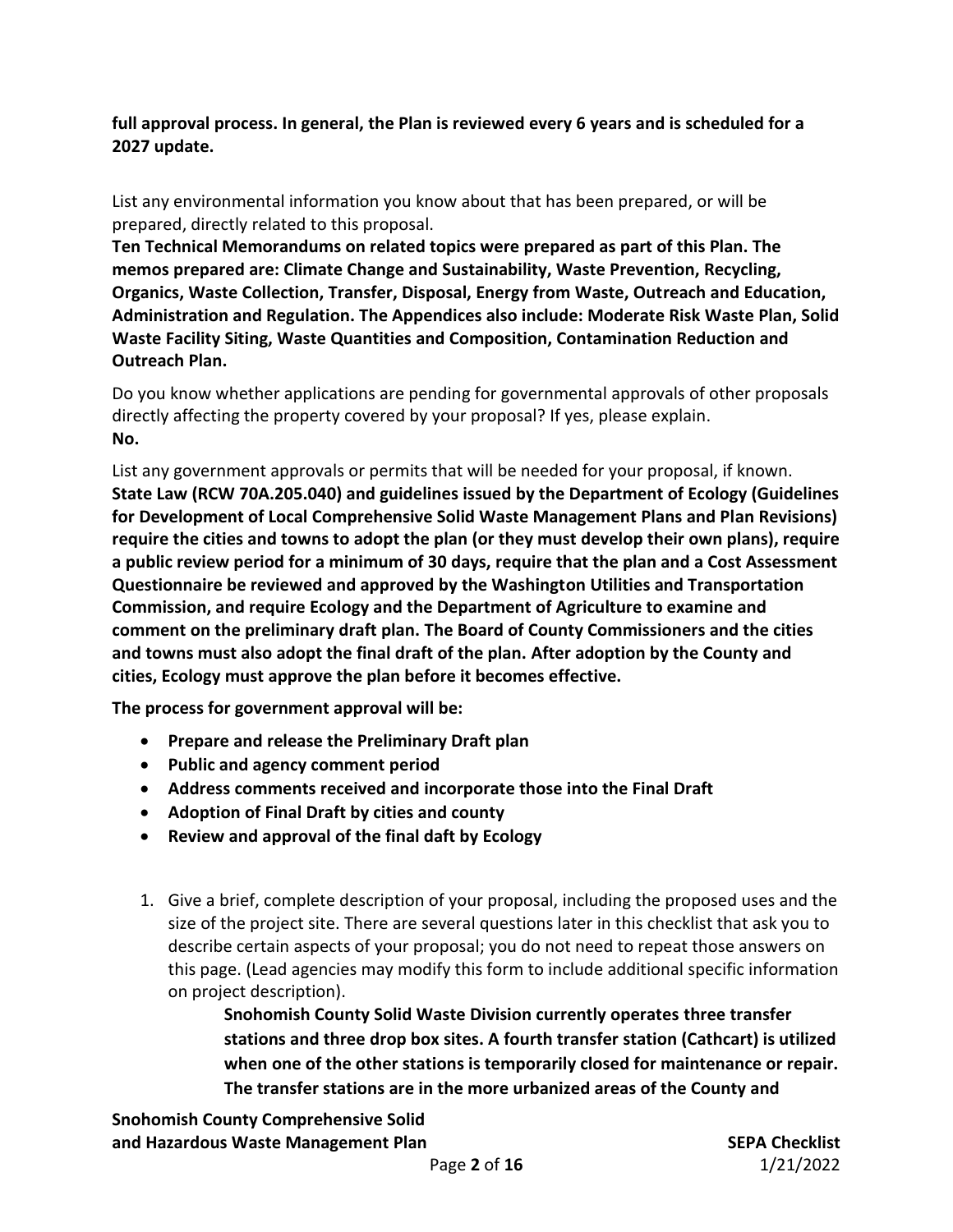**provide service to the greatest number of residents, while the drop boxes are distributed throughout the more rural areas of the County. The waste collected at the transfer stations and drop box sites is compacted and trucked to an intermodal facility in Everett, from which it is shipped by rail to the Roosevelt Regional Landfill in Klickitat County. The Division also operates the Moderate Risk Waste (MRW) collection facility which offers free disposal of household hazardous wastes from Snohomish County residents. For a fee, it also accepts hazardous waste from commercial businesses that generate small quantities of hazardous waste.**

**To ensure that solid waste is collected, handled, recycled, and disposed of in an environmentally sound manner that protects public health, Washington State regulations require the county to have an approved comprehensive solid waste management plan. This proposal is to update the Snohomish County Comprehensive Solid and Hazardous Waste Management Plan. The Plan describes the management of all aspects of solid waste generated by residents and businesses in the county and will be adopted as both a Six-Year and Twenty-Year plan with goals and recommendations for solid waste management within Snohomish County.** 

**The vision for this update of the Plan is to shift to a more sustainable future, where people are generating less waste and are handling the wastes that they do generate in an environmentally and sustainably sound manner emphasizing the concepts of reduce and reuse as opposed to focusing on recycling. This vision is the underlying concept for the two major goals of the Plan: 1) Support actions to reduce climate change and promote sustainability, and 2) Ensure efficient services for a growing and changing customer base. The goals are in turn reflected in the policies that are used in the Plan to consider additional programs and recommendations for enhancements to the solid waste system.** 

**The Plan consists of background information and a summary of the recommendations, and a series of technical memorandums and appendices that address specific topics in detail, such as:**

- **Climate Change**
- **Energy from Waste**
- **Waste Prevention**
- **Recycling**
- **Organics**
- **Waste Collection**

**Snohomish County Comprehensive Solid and Hazardous Waste Management Plan SEPA Checklist** SEPA Checklist

Page **3** of **16** 1/21/2022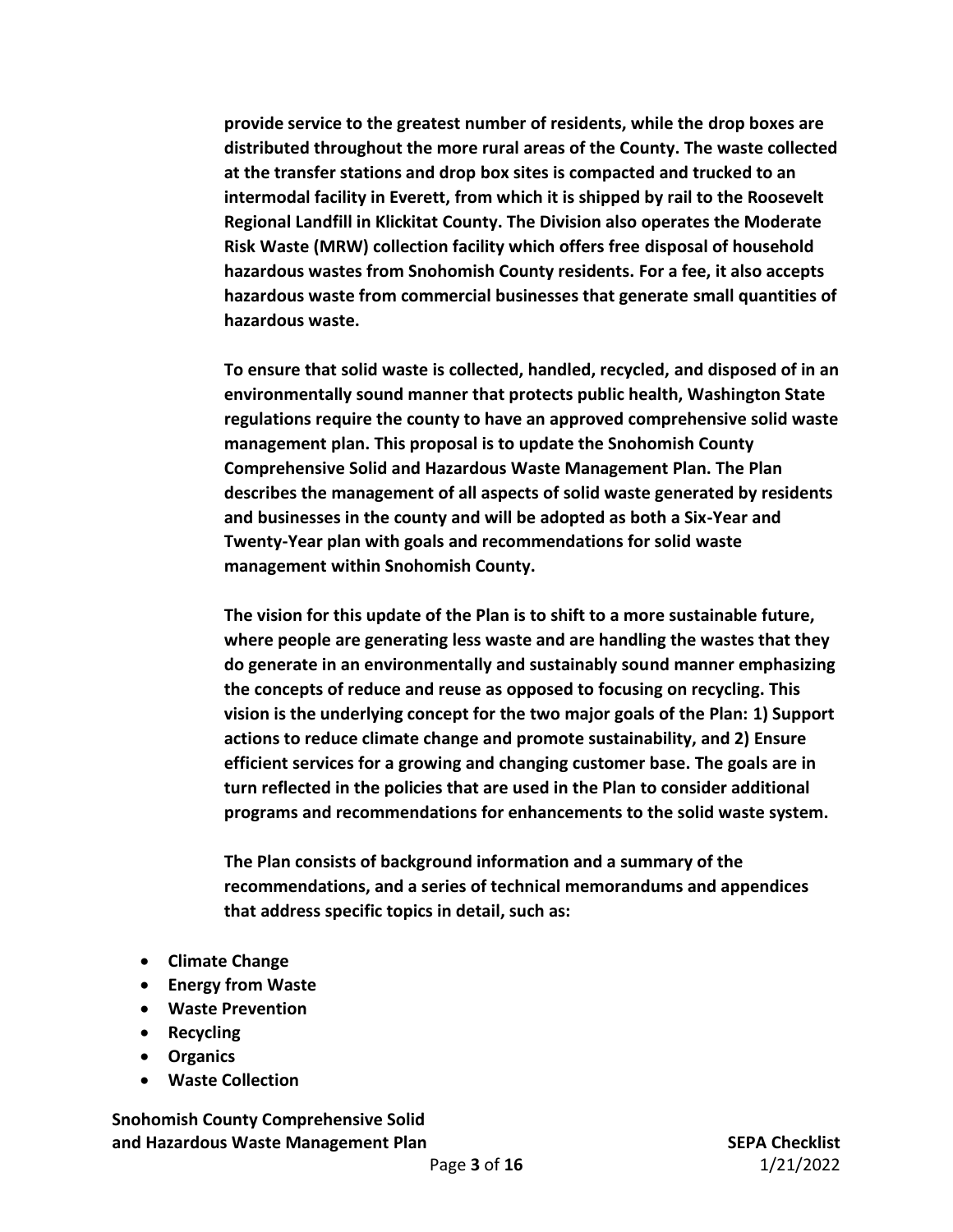- **Waste Transfer**
- **Waste Disposal**
- **Outreach and Education**
- **Administration and Regulation**
- **Moderate Risk Waste (MRW)**

**Chapter 70A.205 RCW requires the Plan to project the anticipated cost of solid waste construction and capital acquisition programs for a six-year period. The Division's capital programs are focused primarily on facility repair and maintenance projects and the purchase of a few additional pieces of equipment. Significant anticipated capital acquisitions and improvements for the next 6 years include:**

- **Sisco Landfill Closure**
- **Scale Automation Software Upgrade**
- **Drop Box Improvements**
- **North County Recycling and Transfer Station (NCRTS) Compactor Replacement**
- **Supervisory Control and Data Acquisition (SCADA) Modernization**
- **Airport Road Recycling and Transfer Station (ARTS) Scale Replacement**
- **Southwest Recycling and Transfer Station (SWRTS) Pavement Resurfacing**

**Solid waste management in Snohomish County will continue to evolve based on changes in population, demographics, the local, state, and national economy, regulations, and advancements in waste handling and recycling systems. Because this Plan is being developed during a pandemic and is still under the influence of international market and recycling uncertainties, it is particularly difficult to project waste generation and the resultant need for additional facilities and programs. It must be recognized that some amount of flexibility will be needed to see Snohomish County and their partners through the next few years and into the next twenty years.**

2. Location of proposal. Give sufficient information for a person to understand the precise location of your proposed project, including a street address if any, and section/township/range if known. If a proposal would occur over a range of areas, provide the range or boundaries of the site(s). Provide legal description, site plan, vicinity map, and topographic map if reasonably available. While you should submit any plans required by the agency, you are not required to duplicate maps or detailed plans submitted with any permit applications related to this checklist.

> **This plan applies to all solid waste management properties throughout Snohomish County.**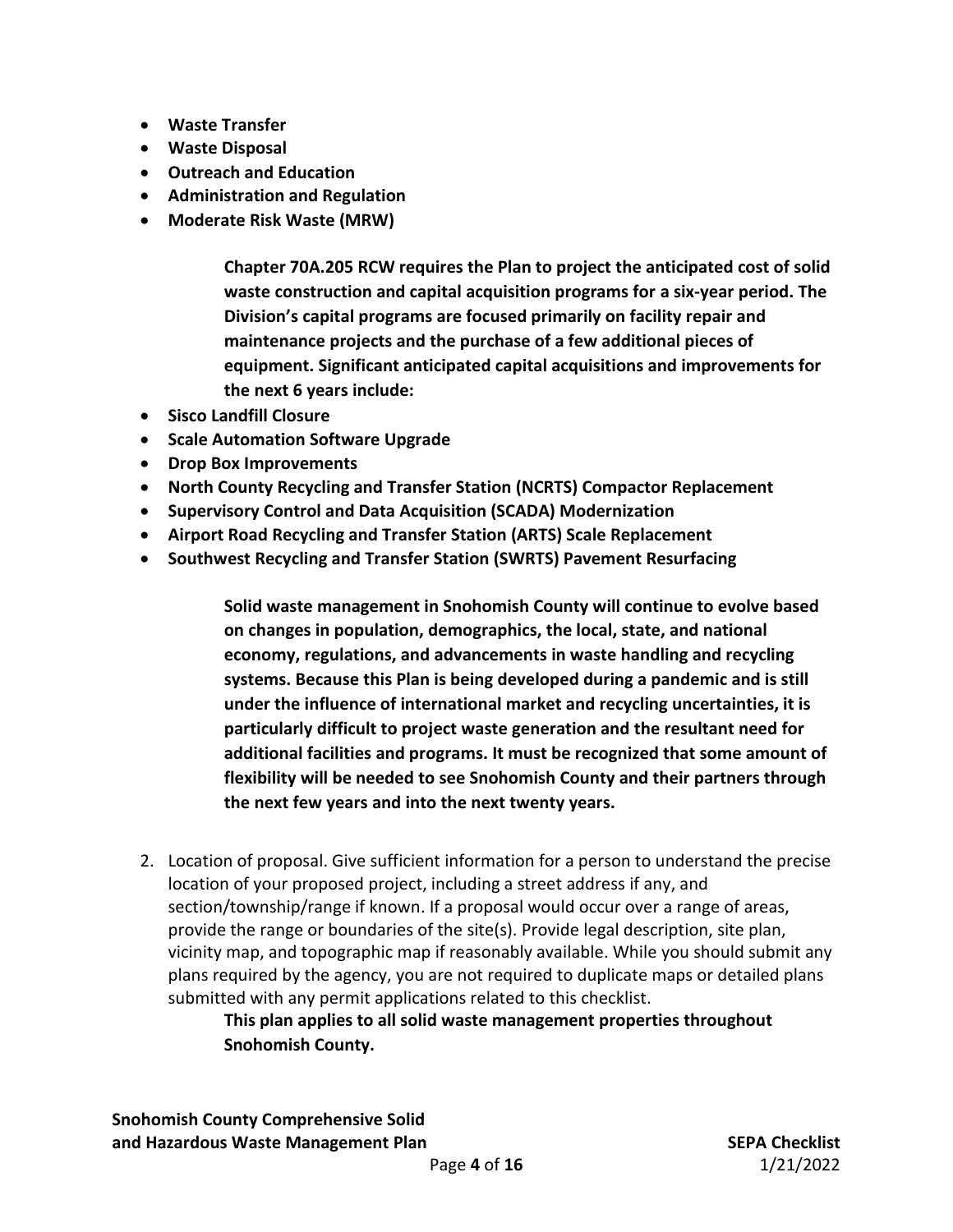#### **B. ENVIRONMENTAL ELEMENTS**

#### **1. Earth**

- a. General description of the site (check one): **Not Applicable**
	- ☐ FLAT
	- $\Box$  ROLLING
	- $\Box$  HILLY
	- ☐ STEEP SLOPES
	- ☐ MOUNTAINOUS
	- $\Box$  OTHER (please describe): Click here to enter text.
- b. What is the steepest slope on the site (approximate percent slope)?

#### **Does Not Apply.**

c. What general types of soil are found on the site (i.e., clay  $-$  sand  $-$  gravel  $-$  peat  $$ muck)? If you know the classification of agricultural soils, specify them and note any agricultural land of long-term commercial significance and whether the proposal results in removing any of these soils.

## **There are many different soil types in Snohomish County.**

d. Are there surface indications or history of unstable soils in the immediate vicinity? If so, please describe.

#### **Does Not Apply**

- e. Describe the purpose, type, total area, and approximate quantities and total affected area of any filling excavation and grading proposed. Indicate source of fill. **Does Not Apply**
- f. Could erosion occur as a result of clearing, construction or use? If so, please generally describe.

#### **Does Not Apply**

g. About what percent of the site will be covered with impervious surfaces after project construction (i.e., asphalt or buildings)?

#### **Does Not Apply**

h. Proposed measures to reduce or control erosion, or other impacts to the earth, if any: **Does Not Apply**

## **2. Air**

a. What types of emissions to the air would result from the proposal during construction, operation, and maintenance when the project is completed? If any, please generally describe and give approximate quantities if known.

## **Does Not Apply**

b. Are there any off-site sources of emissions or odor that may affect your proposal? If so, please generally describe.

## **Does Not Apply**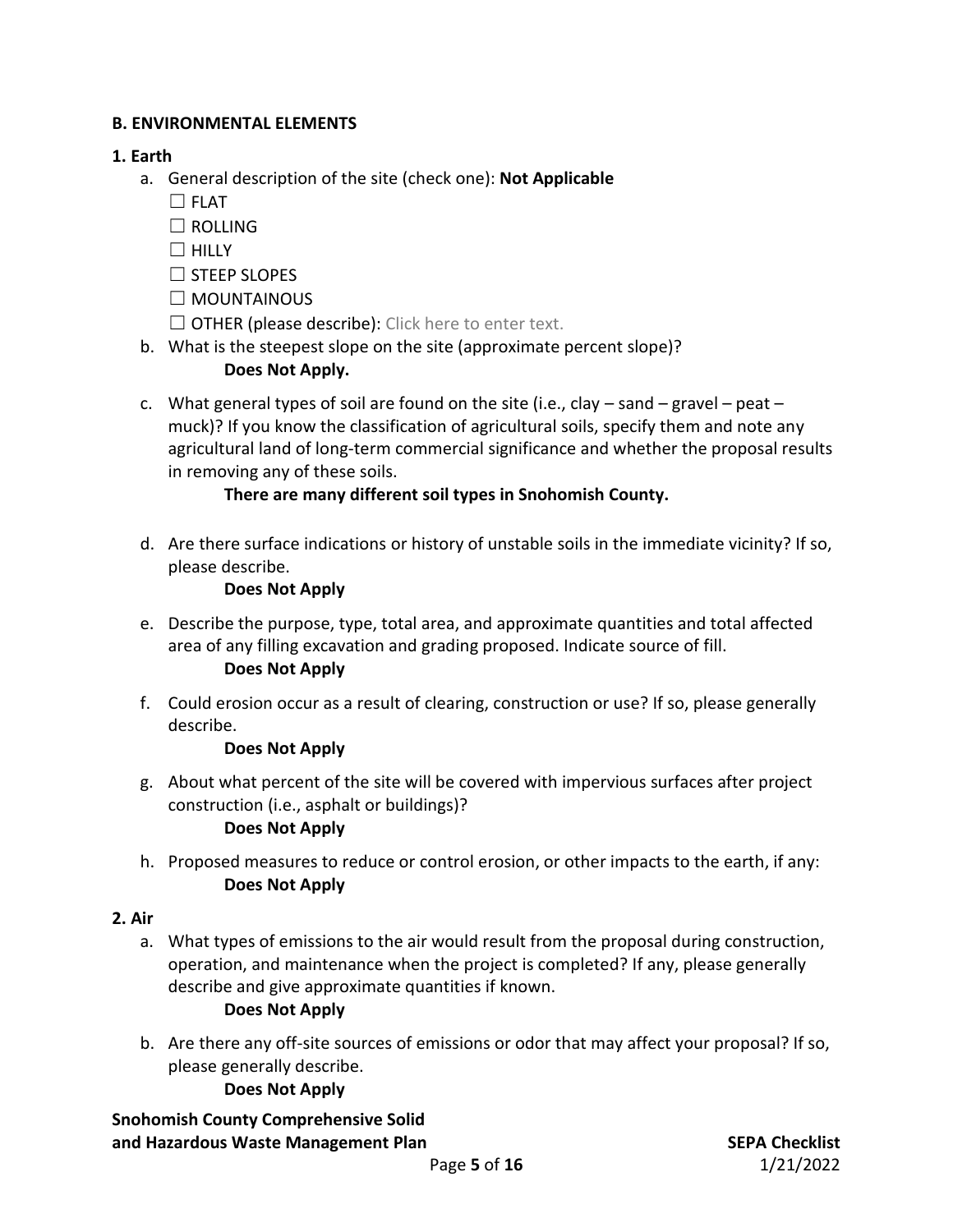c. Proposed measures to reduce or control emissions or other impacts to air, if any: **Does Not Apply**

#### **3. Water**

- a. Surface Water:
	- 1. Is there any surface water body on or in the immediate vicinity of the site (including year round and seasonal streams, saltwater, lakes, ponds, wetlands)? If yes, please describe type and provide names. If appropriate, state what stream or river if flows into.
		- **Does Not Apply.**
	- 2. Will the project require any work over, in, or adjacent to (within 200 feet) the described waters? If yes, please describe and attach available plans. **Does Not Apply**
	- 3. Estimate the amount of fill and dredge material that would be placed in or removed from surface water or wetlands and indicate the area of the site that would be affected. Indicate the source of fill material. **Does Not Apply**
	- 4. Will the proposal require surface water withdrawals or diversions? Please give a general description, purpose, and approximate quantities if known. **Does Not Apply**
	- 5. Does the proposal lie within a 100-year floodplain? If so, note location on the site plan. **No.**
	- 6. Does the proposal involve any discharges of waste materials to surface waters? If so, please describe the type of waste and anticipated volume of discharge. **Does Not Apply**
- b. Groundwater:
	- 1. Will groundwater be withdrawn from a well for drinking water of other purposes? If so, please give a general description of the well, proposed uses and approximate quantities withdrawn from the well. **No.**
	- 2. Will water be discharged to groundwater? Please give a general description, purpose, and approximate quantities if known. **Does Not Apply**
	- 3. Describe waste material that will be discharged into the ground from septic tanks or other sources, if any (i.e., domestic sewage, industrial, containing the following chemicals..., agricultural, etc.). **Does Not Apply**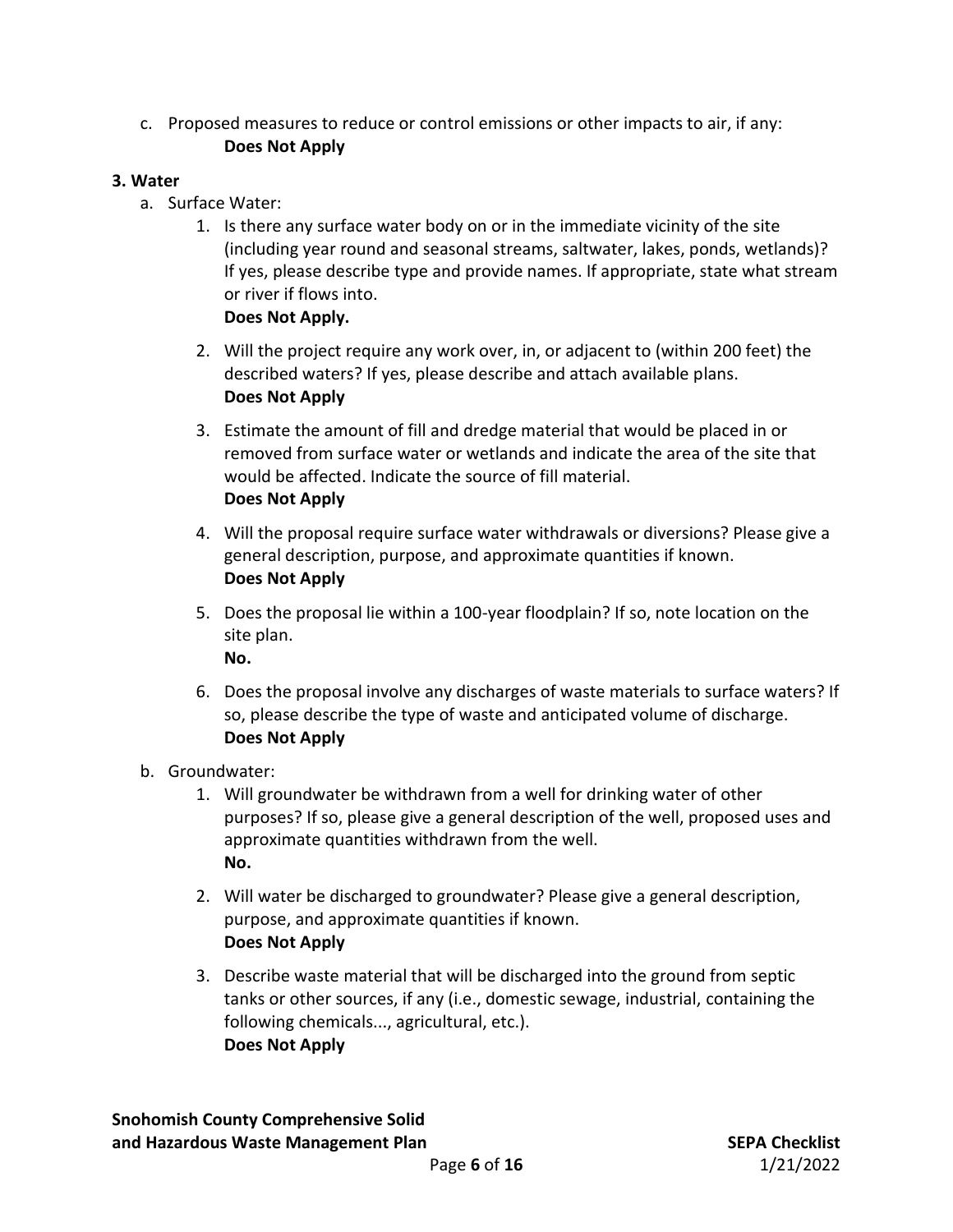- 4. Describe the general size of the system, the number of such systems, the number of houses to be served (if applicable), or the number of animals or humans the system(s) are expected to serve. **Does Not Apply**
- c. Water Runoff (including storm water):
	- 1. Describe the source of runoff (including stormwater) and method of collection and disposal, if any (include quantities, if known). Where will this water flow? Will this water flow into other waters? If so, please describe. **Does Not Apply**
	- 2. Could waste materials enter ground or surface waters? If so, please generally describe. **No.**
	- 3. Does the proposal alter or otherwise affect drainage patterns in the vicinity of the site? If so, please describe. Click here to enter text.
- d. Proposed measures to reduce or control surface water, groundwater, runoff water, and drainage impacts, if any:

#### **Does Not Apply**

#### **4. Plants**

- **a.** Check all types of vegetation below found on or in close proximity to the site: **Not Applicable**
	- $\Box$  deciduous tree: alder, maple, cottonwood, other
	- $\Box$  evergreen tree: fir, cedar, hemlock, pine, other

 $\square$  shrubs

 $\Box$  grass

 $\Box$  pasture

 $\Box$  crop or grain

 $\Box$  orchards, vineyards, or other permanent crops

 $\Box$  wet soil plants: cattail, buttercup, bulrush, skunk cabbage, other

 $\Box$  water plants: water lily, eelgrass, milfoil, other

 $\Box$  other types of vegetation present: Click here to enter text.

- b. What kind and amount of vegetation will be removed or altered? **None.**
- c. List threatened and endangered plant species known to be on or near the site. **None.**
- d. List all noxious weeds and invasive species known to be on or near the site. **None.**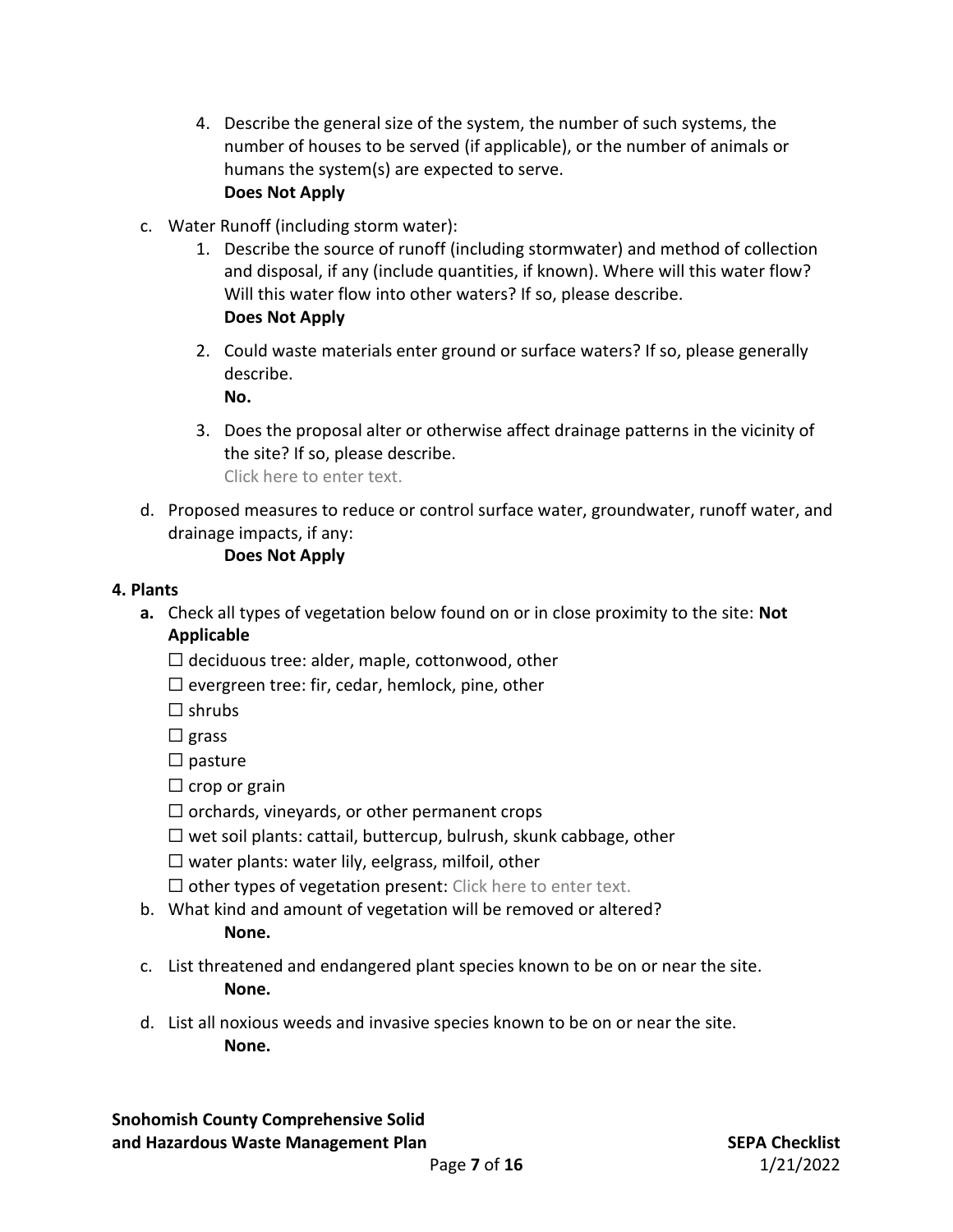e. Proposed landscaping, use of native plants, or other measures to preserve or enhance vegetation of the site, if any:

## **None.**

#### **5. Animals**

- a. List any birds and other animals which have been observed on or near the site or are known to be on or near the site. **Does Not Apply**
- b. **birds:** hawks, heron, eagle, songbirds, owls, ducks, woodpeckers
- c. **mammals:** deer, bear, elk, beaver, opossum, raccoon, coyote, small rodents
- d. **fish:** salmon, trout, herring, shellfish, other):
- e. **other:** Click here to enter text.
- f. List any threatened and endangered wildlife species known to be on or near the site.

**Where federal threatened and endangered species are found, any future work associated with the plan's implementation will conform to the requirements of the Endangered Species Act administered by the US Fish and Wildlife Service and the National Marine Fisheries Service. Where state listed species or Priority Habitats and Species (PHS) are found, the Washington Department of Fish and Wildlife Priority Habitats and Species recommendations will be followed, when appropriate.** 

g. Is the site part of a migration route? If so, please explain.

**Snohomish County lies within the Pacific Flyway for migratory birds which stretches between Alaska and South America. All migratory birds are protected by the Migratory Bird Treaty Act administered by the US Fish and Wildlife Service.** 

- h. List any invasive animal species known to be on or near the site. **Does Not Apply.**
- **i.** Proposed measures to preserve or enhance wildlife, if any: **Does Not Apply**

## **6. Energy and Natural Resources**

a. What kinds of energy (electric, natural gas, oil, wood stove, solar) will be used to meet the completed project's energy needs? Please describe whether it will be used for heating, manufacturing, etc.

#### **Does Not Apply.**

b. Would your project affect the potential use of solar energy by adjacent properties? If so, please generally describe.

## **Does Not Apply.**

c. What kinds of energy conservation features are included in the plans of this proposal? List other proposed measures to reduce or control energy impacts, if any:

> **A major goal of this Plan is to support actions which will reduce climate change and promote sustainability.**

## **7. Environmental Health**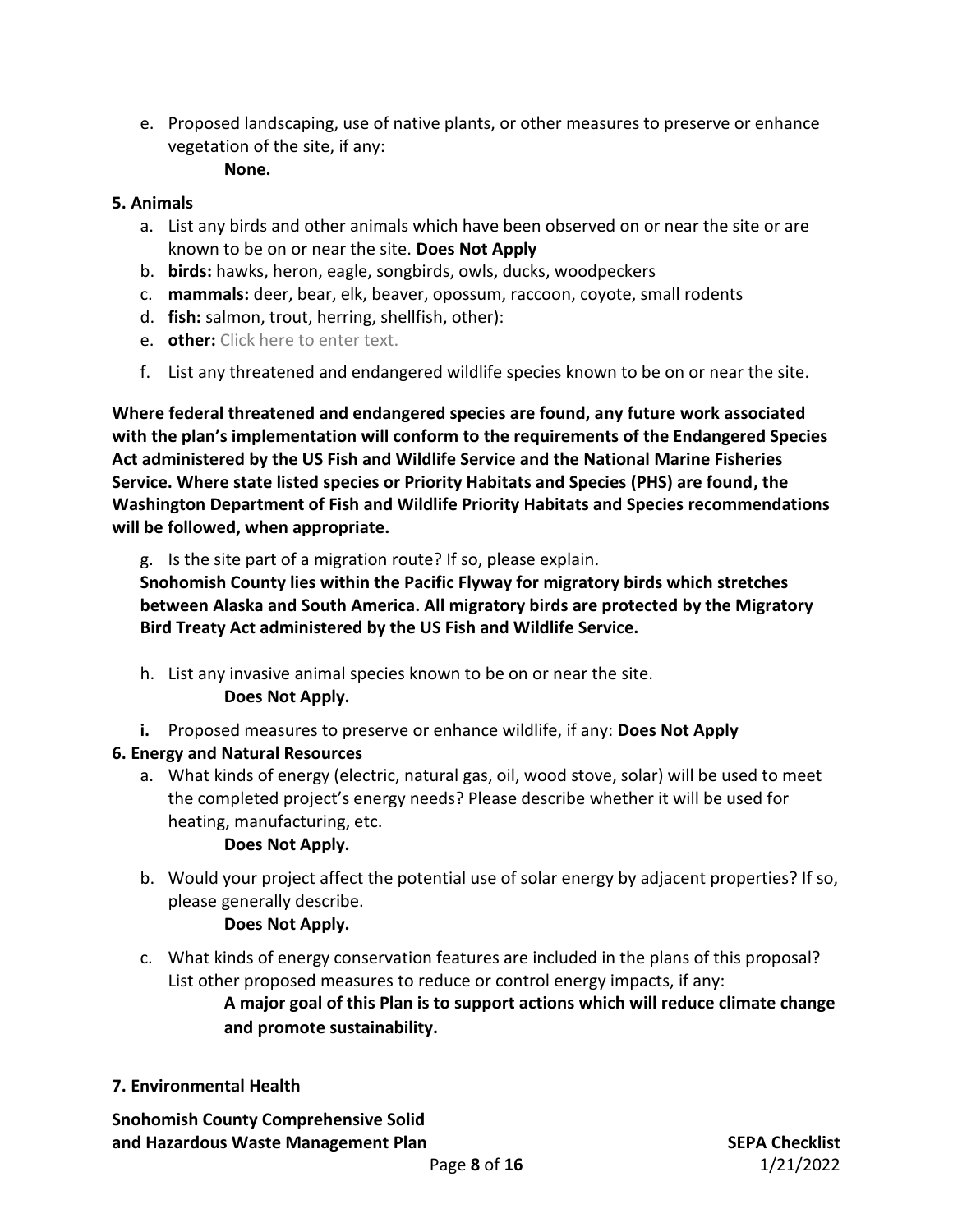a. Are there any environmental health hazards, including exposure to toxic chemicals, risk of fire and explosion, spill, or hazardous waste that could occur as a result of this proposal? If so, please describe.

> **The Solid Waste Division has operated a Moderate Risk Waste (MRW) collection facility since 1996. This facility offers free disposal of household hazardous waste from Snohomish County residents and commercial businesses that generate small quantities of hazardous waste.**

1. Describe any known or possible contamination at the site from present or past uses.

#### **Does Not Apply.**

- 2. Describe existing hazardous chemicals/conditions that might affect project development and design. This includes underground hazardous liquid and gas transmission pipelines located within the project area and in the vicinity. **None.**
- 3. Describe any toxic or hazardous chemicals that might be stored, used, or produced during the project's development or construction, or any time during the operating life of the project. **Various chemicals and materials (acids, bases, batteries, paints, stains, aerosols) are temporarily stored at the MRW facility until the County's hazardous waste contractor is contacted for pick of the materials**
- 4. Describe special emergency services that might be required. **The MRW facility has been designed to contain minor spills if they occur. The staff is trained in emergency procedures. If a major spill of fire occurred staff would contact local emergency services.**
- 5. Proposed measures to reduce or control environmental health hazards, if any: **Improving solid waste collection will help reduce environmental health hazards by removing potential risks from the environment.**
- b. Noise:
	- 1. What types of noise exist in the area which may affect your project (i.e., traffic, equipment, operation, aircraft, other)? **Does Not Apply.**
	- 2. What types and levels of noise would be created by or associated with the project on a short-term or long-term basis (i.e., traffic, construction, operation, other)? Indicate what hours noise would come from the site. **Does Not Apply.**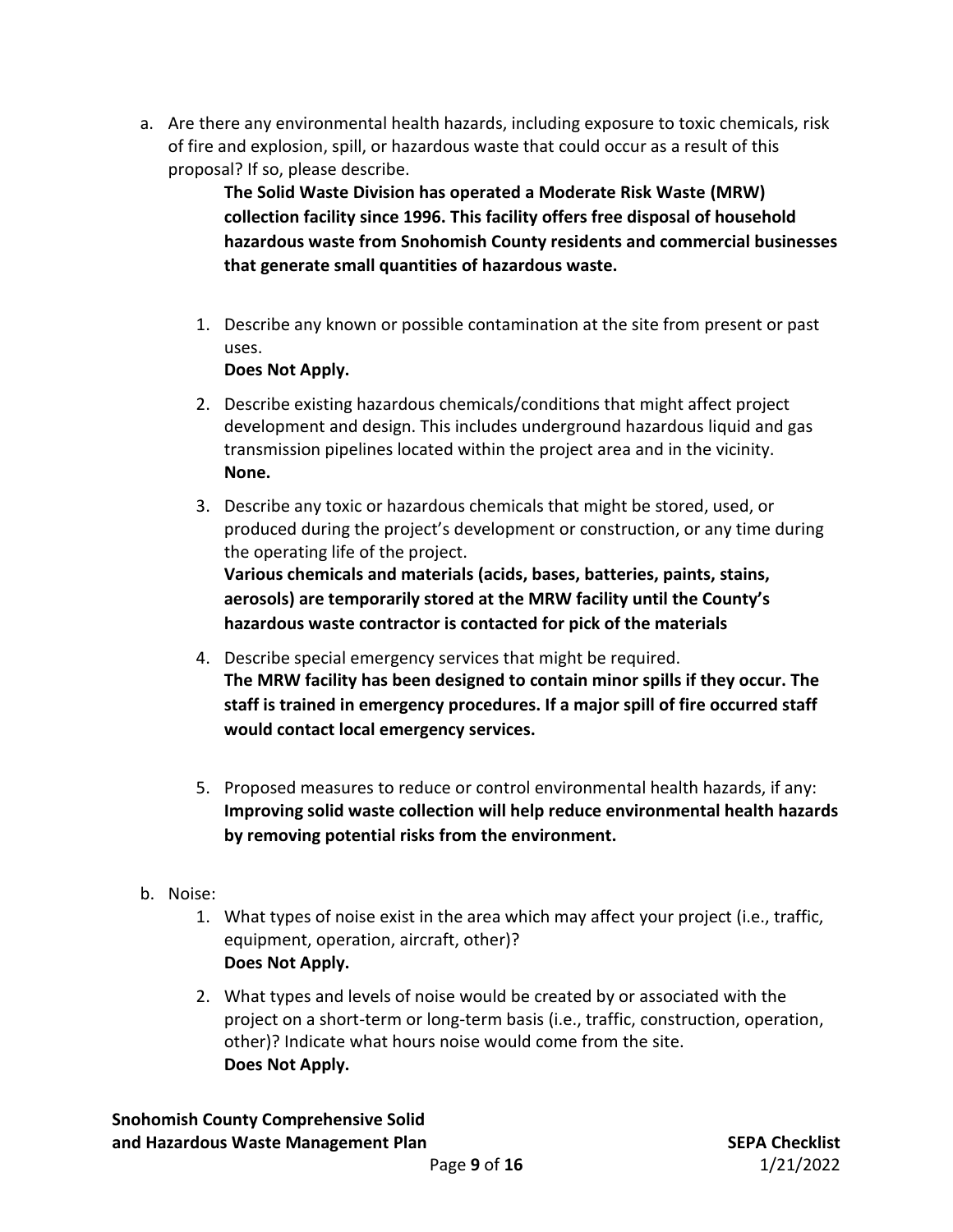3. Proposed measures to reduce or control noise impacts, if any: **Does Not Apply**

#### **8. Land and Shoreline Use**

- a. What is the current use of the site and adjacent properties? Will the proposal affect current land use on nearby or adjacent properties? If so, please describe. **Does Not Apply.**
- b. Has the site been used as working farmlands or working forestlands? If so, please describe. How much agriculture or forestland of long-term commercial significance will be converted to other uses as a result of the proposal, if any? If resource lands have not been designated, how many acres in farmland or forestland tax status will be converted to non-farm or non-forest use?

#### **Does Not Apply**

- 1. Will the proposal affect or be affected by surrounding working farmland or forestland's normal business operations, such as oversize equipment access, the application of pesticides, tilling, and harvesting? If so, how: **Does Not Apply.**
- c. Describe any structures on the site. **Does Not Apply**
- d. Will any structures be demolished? If so, what? **Does Not Apply.**
- e. What is the current zoning classification of the site? **Does Not Apply.**
- f. What is the current comprehensive plan designation of the site? **Does Not Apply.**
- g. If applicable, what is the current shoreline master program designation of the site? **Does Not Apply.**
- h. Has any part of the site been classified critical area by the city or county? If so, please specify.

#### **Does Not Apply.**

- i. Approximately how many people would reside or work in the completed project? **Does Not Apply.**
- j. Approximately how many people would the completed project displace? **Does Not Apply**
- k. Proposed measures to reduce or control impacts to nearby agricultural and forestlands of long-term commercial significance, if any: **Does Not Apply.**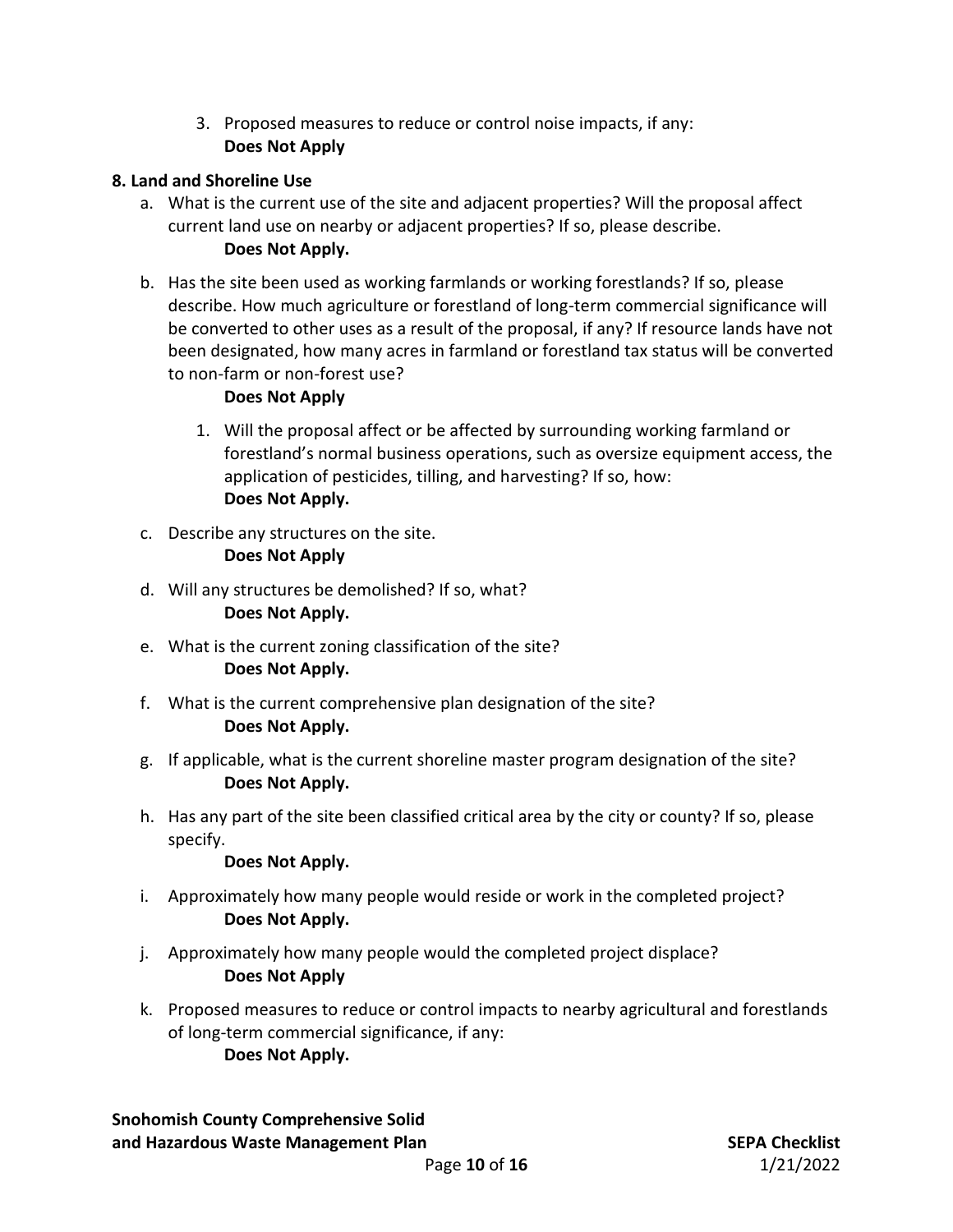l. Proposed measures to ensure the proposal is compatible with existing projected land uses and plans, if any:

#### **Does Not Apply**

m. Proposed measures to avoid or reduce displacement, if any:

#### **Does Not Apply.**

#### **9. Housing**

a. Approximately how many units would be provided, if any? Indicate whether high, middle, or low-income housing.

#### **Does Not Apply.**

b. Approximately how many units, if any, would be eliminated? Indicate whether high, middle, or low-income housing.

#### **Does Not Apply.**

c. Proposed measures to reduce or control housing impacts, if any: **Dos Not Apply.**

#### **10. Aesthetics**

a. What is the tallest height of any proposed structure(s), not including antennas; what is the principal exterior building material(s) proposed?

#### **Does Not Apply.**

- b. What view in the immediate vicinity would be altered or obstructed? **Does Not Apply.**
- c. Proposed measures to reduce or control aesthetic impacts, if any: **Does Not Apply.**

## **11. Light and Glare**

a. What type of light or glare will the proposal produce? What time of day would it mainly occur?

## **Does Not Apply.**

- b. Could light or glare from the finished project be a safety hazard or interfere with views? **Does Not Apply.**
- c. What existing off-site sources of light or glare may affect your proposal? **Does Not Apply.**
- d. Proposed measures to reduce or control light and glare impacts, if any? **Does Not Apply.**

## **12. Recreation**

- a. What designated and informal recreational opportunities are in the immediate vicinity? **Does Not Apply.**
- b. Would the proposed project displace any existing recreation uses? If so, please describe. **Does Not Apply**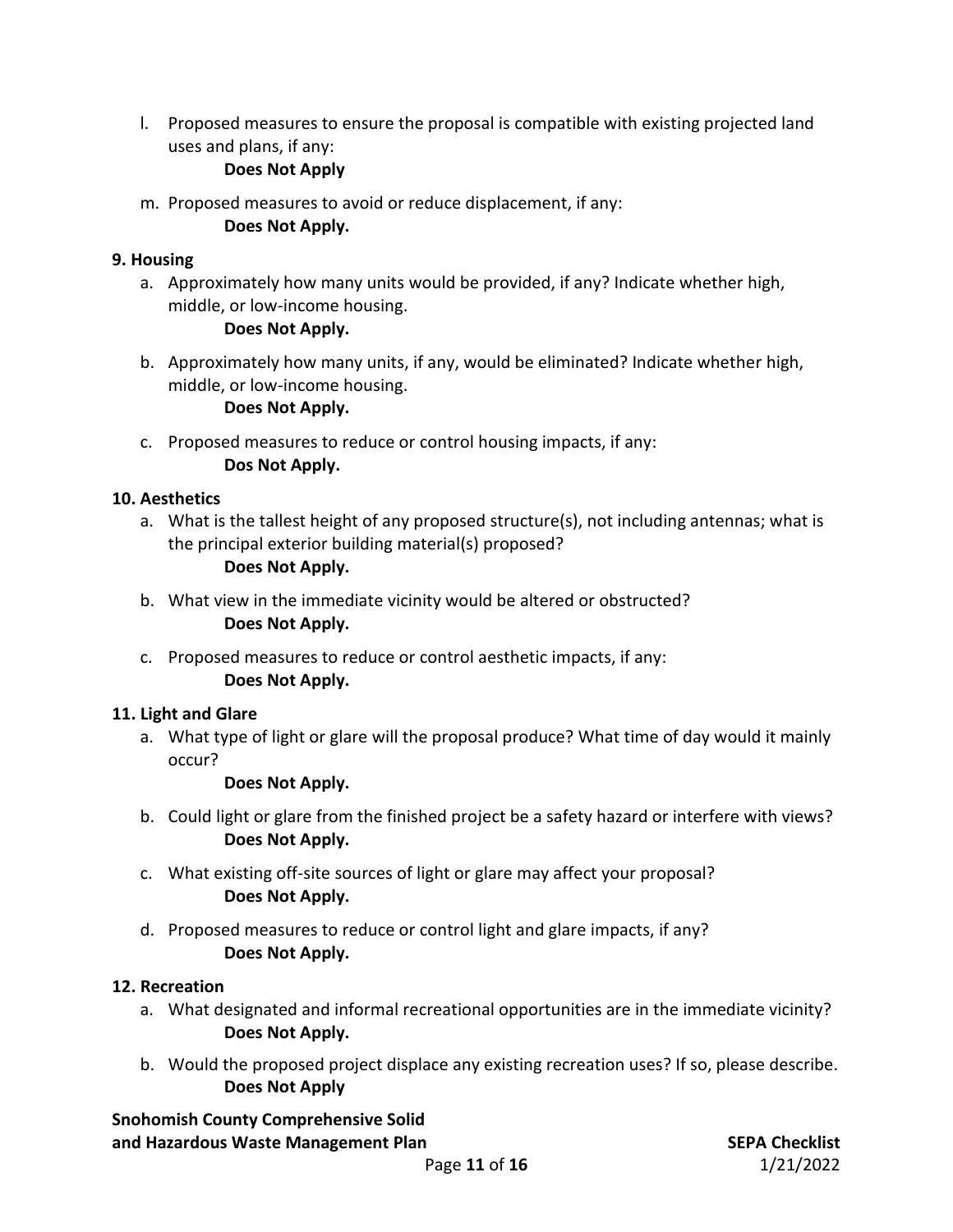c. Proposed measures to reduce or control impacts on recreating, including recreation opportunities to be provided by the project or applicant, if any: **Does Not Apply.**

#### **13. Historic and Cultural Preservation**

a. Are there any buildings, structures, or sites located on or near the site that are over 45 years old listed in or eligible for listing in national, site, or local preservation registers located on or near the site? If so, please general describe.

**There are several hundred recorded historical sites in Snohomish County. Some of these are listed on, or eligible for, national, state or local preservation registers. The Solid Waste Plan will not directly affect any of these sites.**

b. Are there any landmarks, features or other evidence of Tribal or historic use or occupation? This may include human burials or old cemeteries. Are there any material evidence, artifacts, or areas of cultural importance on or near the site? Please list any professional studies conducted at the site to identify such resources.

#### **There are many landmarks, features or other evidence of Tribal or historic use and occupation within Snohomish County. The Solid Waste Plan will not directly affect any of these locations.**

a. Describe methods used to assess the potential impacts to cultural and historic resources on or near the project site. Examples include consultation with Tribes and the Department of Archeology and Historic Preservation, archaeological surveys, historic maps, GIS data, etc.

#### **Any future site work associated with plan implementation would b screened by Snohomish County Public Works to determine site proximity to known archaeological and cultural sites.**

b. Proposed measures to avoid, minimize, or compensate for loss, changes to, and disturbance to resources. Please include plans for the above and any permits that may be required:

#### **Does Not Apply.**

#### **14. Transportation**

- a. Identify public streets and highways serving the site, or affected geographic area, and describe proposed access to the existing street system. Show on site plans, if any. **Does Not Apply.**
- b. Is the site or affected geographic area currently served by public transit? If so, please generally describe. If not, what is the approximate distance to the nearest transit stop? **Does Not Apply.**
- c. How many additional parking spaces would the completed project or non-project proposal have? How many would the project proposal eliminate? **Does Not Apply.**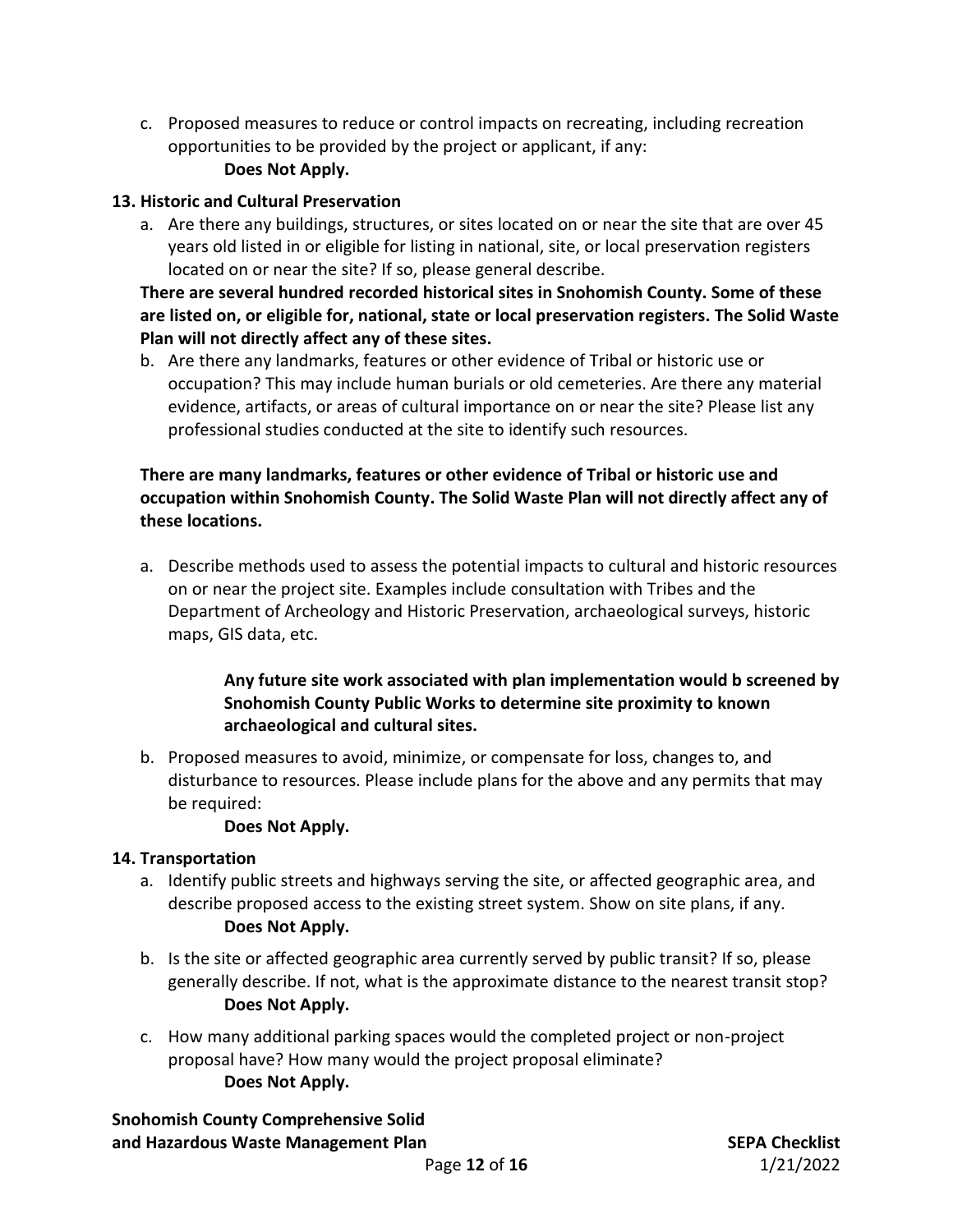d. Will the proposal require any new – or improvements to existing – roads, streets, pedestrian, bicycle, or state transportation facilities, not including driveways? If so, please generally describe (indicate private or public).

#### **Does Not Apply.**

e. Will the project or proposal use (or occur in the immediate of) water, rail, or air transportation? If so, please generally describe.

> **Solid waste from Snohomish County is transported by rail to the Roosevelt Regional Landfill in Klickitat County, Washington. The current waste export contract extends to 2028.**

f. How many vehicular trips per day would be generated by the completed project or proposal? If known, indicate when peak volumes would occur and what percentage of the volume would be trucks (such as commercial or non-passenger vehicles). What data or transportation models were used to make these estimates?

#### **Does Not Apply.**

- g. Will the proposal interfere with, affect, or be affected by the movement of agricultural and forest products on roads or streets in the area? If so, please generally describe. **Does Not Apply.**
- h. Proposed measures to reduce or control transportation impacts, if any: **Does Not Apply.**

#### **15. Public Services**

a. Would the project result in an increased need for public services (i.e., fire protection, police protection, public transit, health care, schools, other)? If so, please generally describe.

#### **Does Not Apply**

b. Proposed measures to reduce or control direct impacts on public services, if any. **Does Not Apply**

#### **16. Utilities Not Applicable**

- a. Check all utilities currently available at the site:
	- $\Box$  Electricity
	- $\Box$  Natural Gas
	- ☐ Water
	- ☐ Refuse Service
	- $\Box$  Telephone
	- ☐ Sanitary Sewer
	- $\Box$  Septic System
	- $\Box$  Other (please describe) Click here to enter text.
- b. Describe the utilities that are proposed for the project, the utility providing the service, and the general construction activities on the site of in the immediate vicinity which might be needed.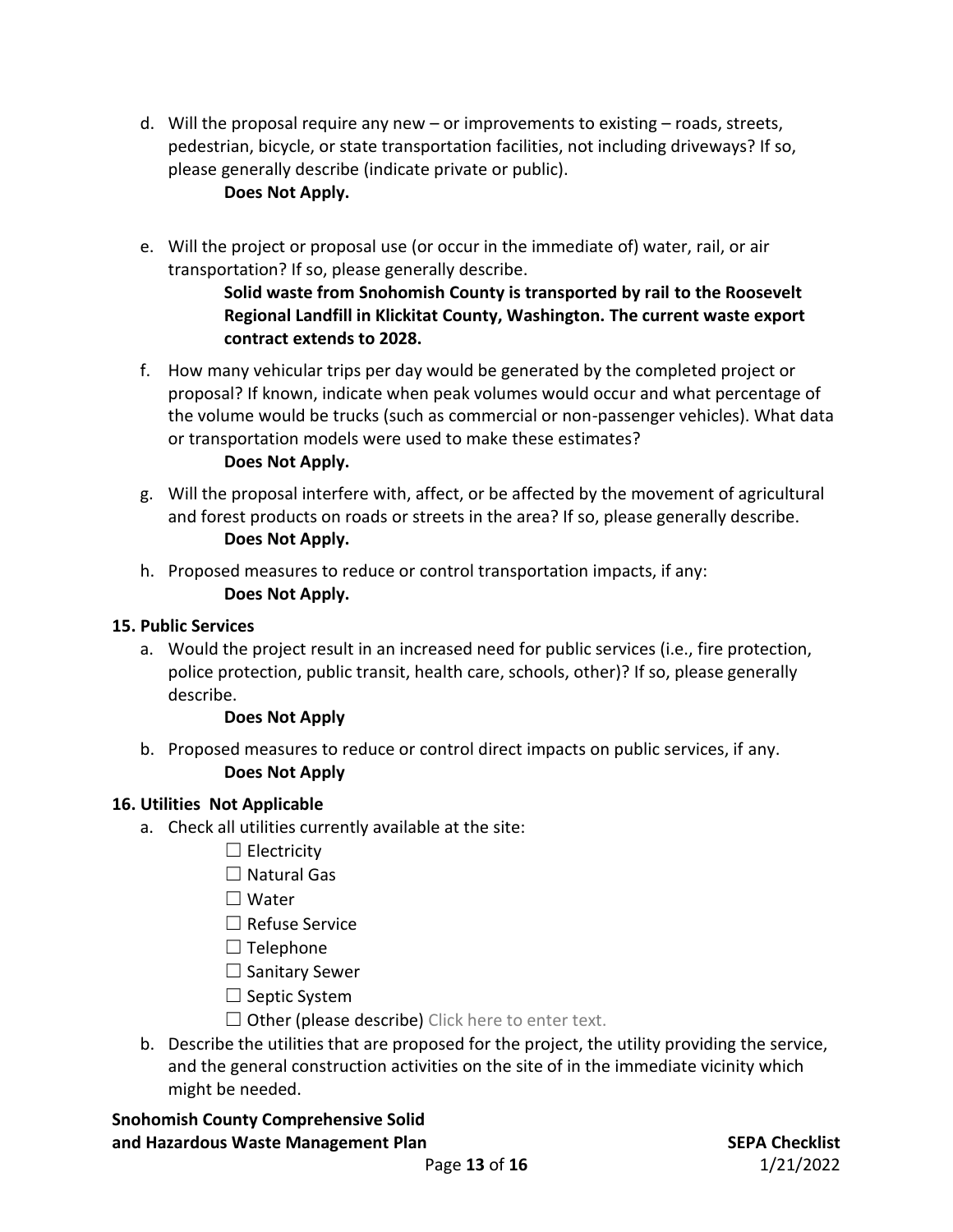## **C. SIGNATURE**

The above answers are true and complete to the best of my knowledge. I understand that the lead agency is relying on them to make its decision.

**Division** 

| Signature:                                |                  |  |
|-------------------------------------------|------------------|--|
| <b>Printed name and Digital Signature</b> | Michael B. Smith |  |
|                                           |                  |  |

Position and Agency/Organization: **Project Specialist IV, Snohomish County Solid Waste** 

**Date Submitted: Date Submitted: Lanuary 21, 2022**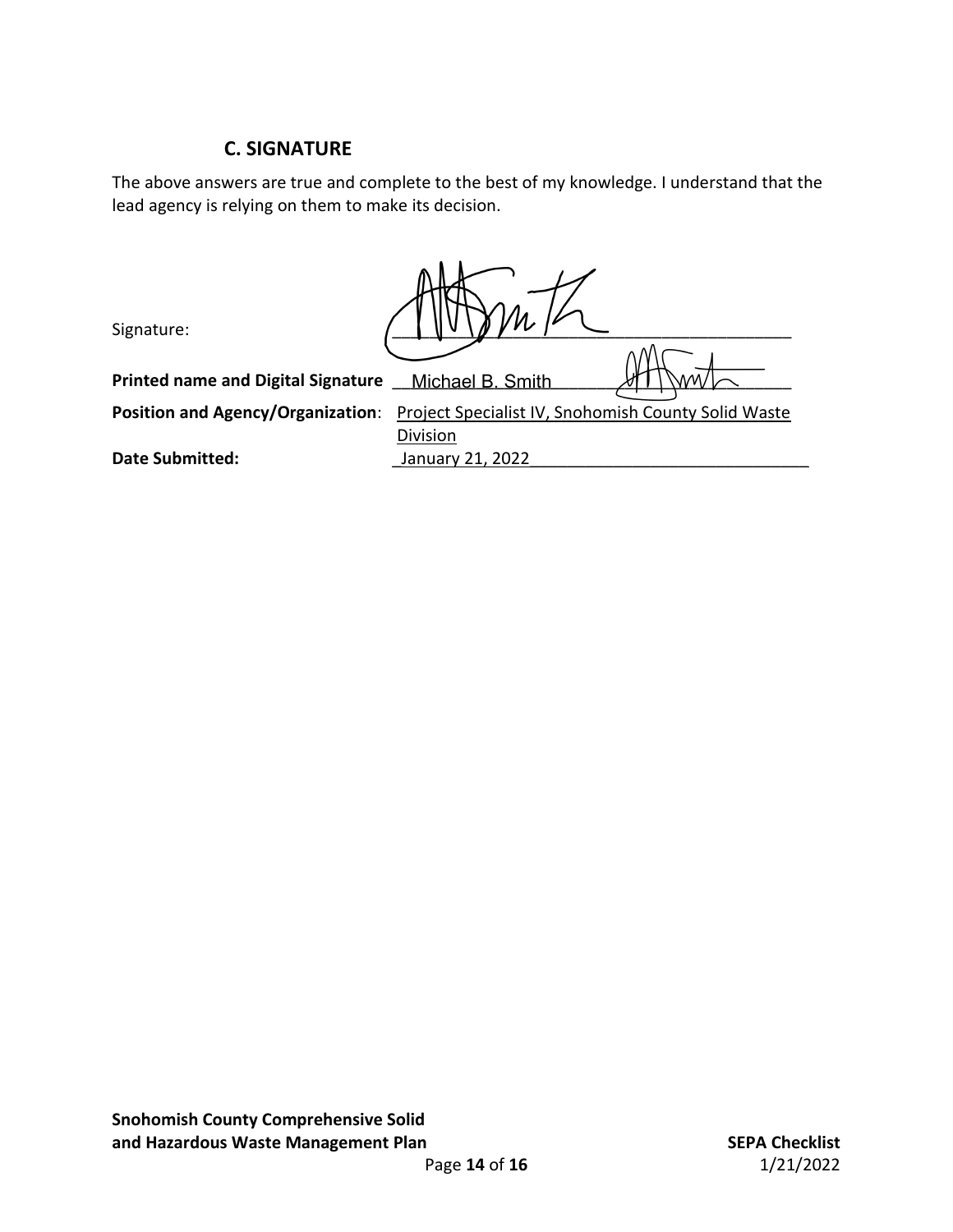#### **D. Supplemental sheet for non-project actions**

#### (IT IS NOT NECESSARY to use this sheet for project actions)

Because these questions are very general, it may be helpful to read them in conjunction with the list of the elements of the environment. When answering these questions, be aware of the extent the proposal, or the types of activities likely to result from the proposal, would affect the item at a greater intensity or at a faster rate than if the proposal were not implemented. Respond briefly and in general terms.

1) How would the proposal be likely to increase discharge to water; emissions to air; production, storage, or release of toxic or hazardous substances; or production of noise?

**This proposal would not increase discharge to water; emissions to air; production, storage, or release of toxic or hazardous substances; or production of noise.**

Proposed measures to avoid or reduce such increases are:

**Snohomish County Solid Waste Management will support efforts and actions by County and other agencies to reduce GHG emissions and to lessen and prepare for the impacts of climate change through various initiatives such as waste prevention, recycling, and energy-fromwaste.** 

**Snohomish County Solid Waste Management will continue efforts to reduce the generation and toxicity of moderate risk waste, and to ensure that convenient, cost effective and sustainable options for its safe management are available.**

2) How would the proposal be likely to affect plants, animals, fish, or marine life?

**This proposal would not affect plants, animals, fish, or marine life.** 

Proposed measures to protect or conserve plants, animals, fish, or marine life are:

#### **Does not apply**

3) How would the proposal be likely to deplete energy or natural resources?

**This proposal would not deplete energy or natural resources.**

Proposed measures to protect or conserve energy and natural resources are:

**The County will continue to monitor developments and progress in energy-fromwaste including new technologies, pilot projects, facility procurements and operating track records, and other projects in the region.**

4) How would the proposal be likely to use or affect environmentally sensitive areas or areas designated (or eligible or under study) for governmental protection; such as parks, wilderness, wild and scenic rivers, threatened or endangered species habitat, historic or cultural sites, wetlands, floodplains, or prime farmlands?